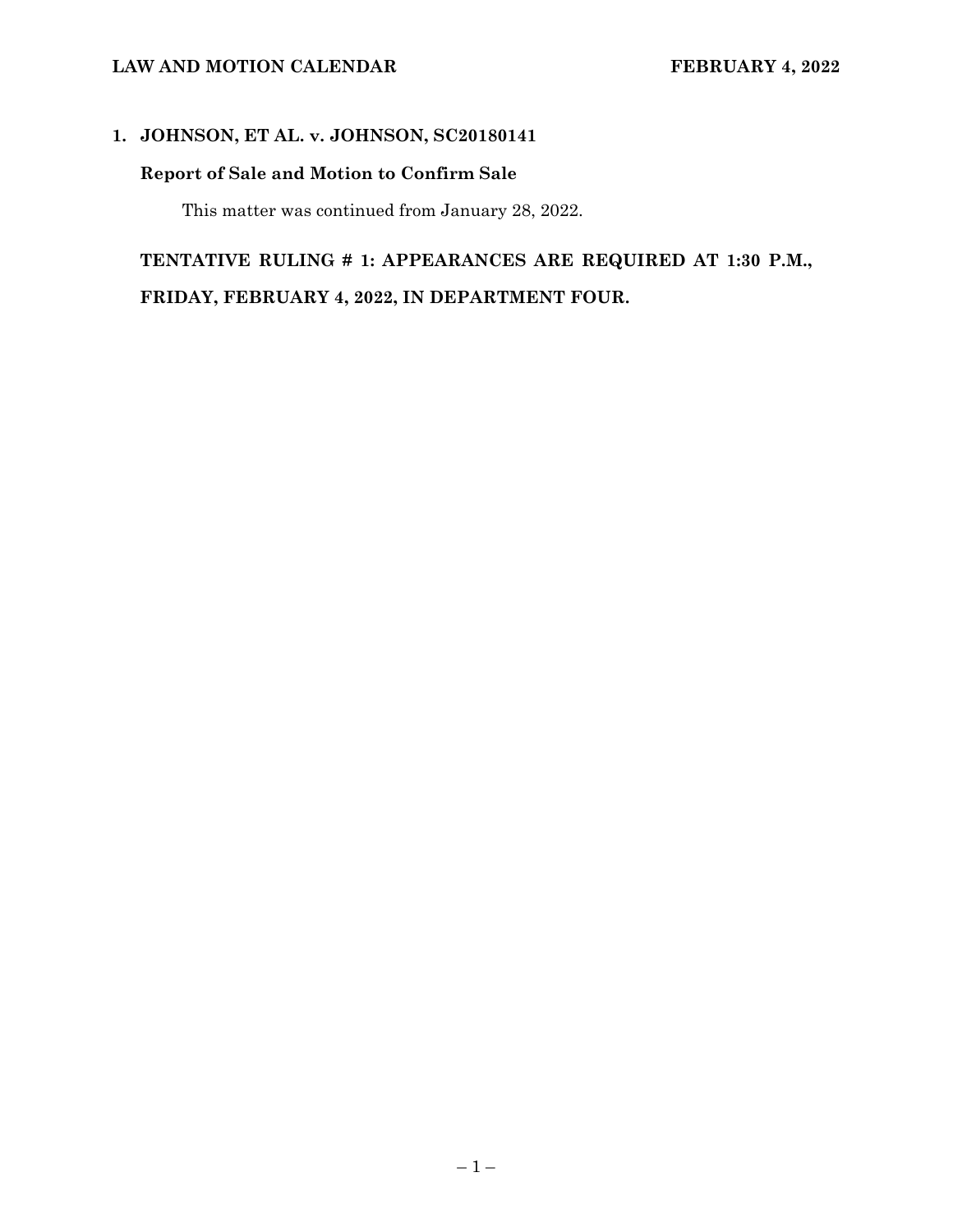# **2. DIAL v. LYCETT, SC20210064**

**Case Management Conference** 

**TENTATIVE RULING # 2: APPEARANCES ARE REQUIRED AT 1:30 P.M., FRIDAY, FEBRUARY 4, 2022, IN DEPARTMENT FOUR.**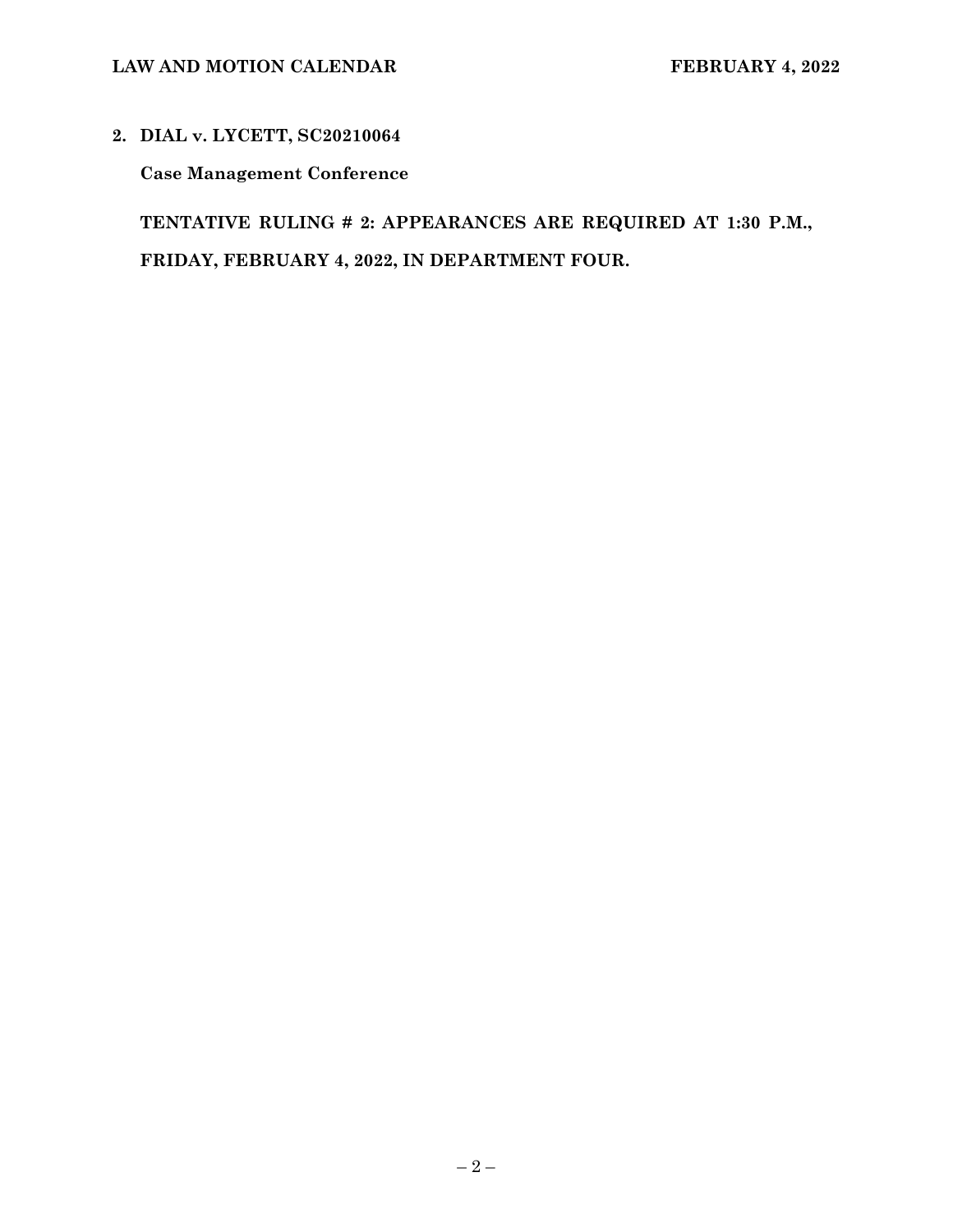# LAW AND MOTION CALENDAR **FEBRUARY 4, 2022**

### **3. HANSEN v. FISCHER, SC20200005**

**Case Management Conference** 

**TENTATIVE RULING # 3: APPEARANCES ARE REQUIRED AT 1:30 P.M., FRIDAY, FEBRUARY 4, 2022, IN DEPARTMENT FOUR.**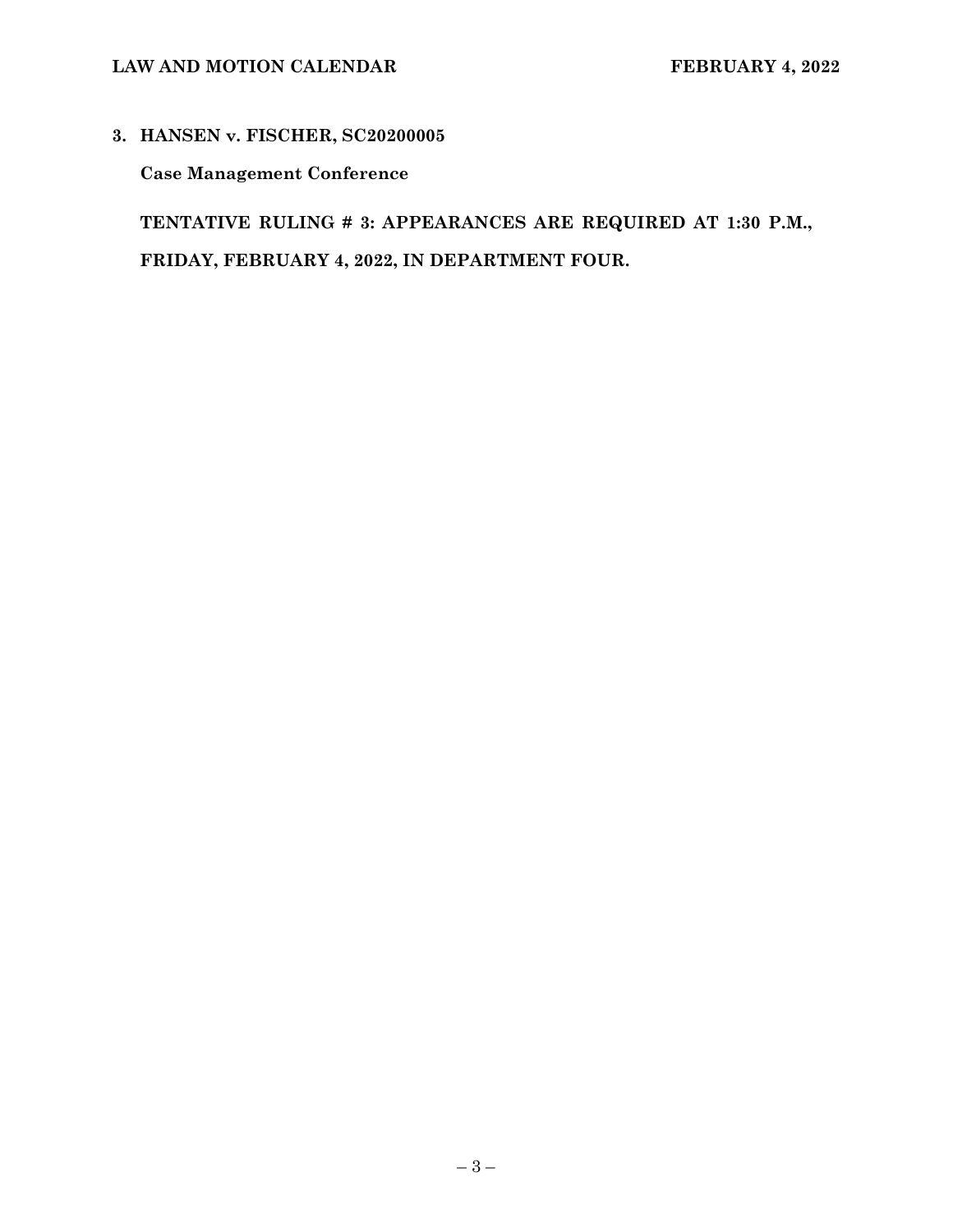#### **4. COSSOUL v. HEAVENLY VALLEY, LP, ET AL., SC20180207**

- **(1) KCA's Motion for Summary Judgment or Adjudication**
- **(2) Kirkwood Entities' Motion for Summary Judgment**

#### **(3) The Palisades at Kirkwood HOA's Motion for Summary Judgment**

#### **HOA's and Kirkwood Entities' Motions for Summary Judgment**

The court continued the hearing on these motions to February 10, 2022.

#### **KCA's Motion for Summary Judgment or Adjudication**

Plaintiffs Tanguy Cossoul and Nolann Cossoul, both minors, by and through their guardian ad litem Matthew Cossoul, and Matthew Cossoul, individually, commenced this action in October 2018. In 2019, Matthew and Nolann dismissed their claims to the complaint, with prejudice. As such, the only remaining cause of action is plaintiff's 1st C/A for negligence/premises liability/failure to warn.

Pending is defendant Kirkwood Community Association's ("KCA") Motion for Summary Judgment or Adjudication, made on the following grounds: (1) primary assumption of risk, (2) KCA had no duty to eliminate, guard against, or warn of potential dangers on the property, and (3) KCA did not own, possess, or control the property. On January 25, 2022, plaintiff filed a Statement of Non-Opposition to KCA's motion.

Even when no opposition is filed, the moving party bears the initial burden of establishing evidentiary facts demonstrating that party's entitlement to summary judgment. (*Quintilliani v. Mannerino* (1998) 62 Cal.App.4th 54, 59–60.)

In considering KCA's motion, the court reviewed the following documents: (1) plaintiff's Complaint; (2) KCA's Notice of Motion and Motion for Summary Judgment or Adjudication; (3) Memorandum of Points and Authorities; (4) Separate Statement of Undisputed Material Facts; (5) Declaration of Joseph Owens; (6) Declaration of Bruce Gianola; and (7) Compendium of Evidence.